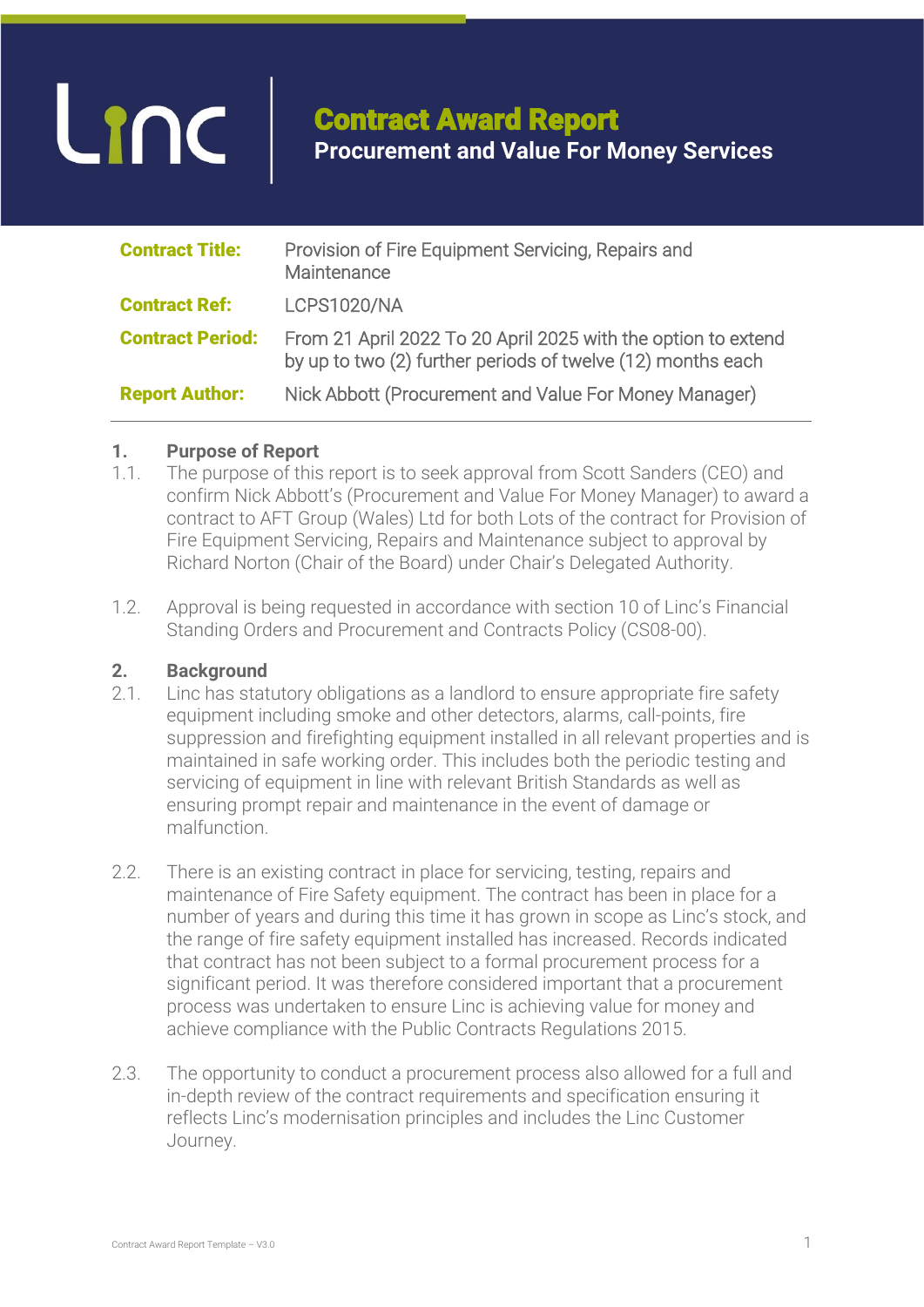#### **3. Procurement Project Team**

- 3.1. The Client Department for this procurement was identified as Health and Safety. The Client Department lead was Matthew Rees (Fire Safety Officer).
- 3.2. To support the contract and specification development as well as tender evaluation a Procurement Project Team was established including the following key personnel: Matthew Rees (Fire Safety Officer) and Jonathan Watson (Head of Health and Safety) with procurement support provided by Nick Abbott (Procurement and Value For Money Manager).
- 3.3. The Procurement Project Team engaged representatives from Technology, Business Improvement and Finance to support the review of Linc's requirements and drafting of the new contract specification.
- 3.4. It has been agreed that Matthew Rees (Fire Safety Officer) will be primary internal contact and the nominated contract manager once the contract is awarded.

#### **4. Procurement Strategy**

- 4.1. The Procurement Project Team in conjunction with Procurement and Value For Money Services gave consideration to the best method for approaching the market with a competitive tender.
- 4.2. The review of Linc's requirements and the experience of contract delivery as well as understanding of the market identified that there were a broader range of potential providers for fire extinguisher servicing, repair and maintenance. The fire extinguisher requirements were also slightly different to all other equipment, in that outside of repairs, the requirement involved a more extended period of time at a site but only once per year. This contrasts with the more frequent but often shorter visits required for the majority of the other fire safety equipment.
- 4.3. Accordingly, the Project Team agreed that the contract should be divided into two (2) lots, one for fire extinguishers and another covering all the other fire safety equipment.
- 4.4. This contract is classed as services and the estimated total value was calculated as £450,000.00 excluding VAT which is over the relevant threshold (set out in the Public Contracts Regulations 2015) and therefore a fully regulated procurement procedure was required including formal advertising of the opportunity.

#### **5. Procurement Process**

5.1. A contract notice with reference 30904-2021 was published via Sell2Wales to Find a Tender Service (the UK's post Brexit replacement for OJEU) on 13 December 2021. The Invitation to Tender ('ITT') documentation was made available on this date via eTenderWales the electronic procurement solution provided by Welsh Government.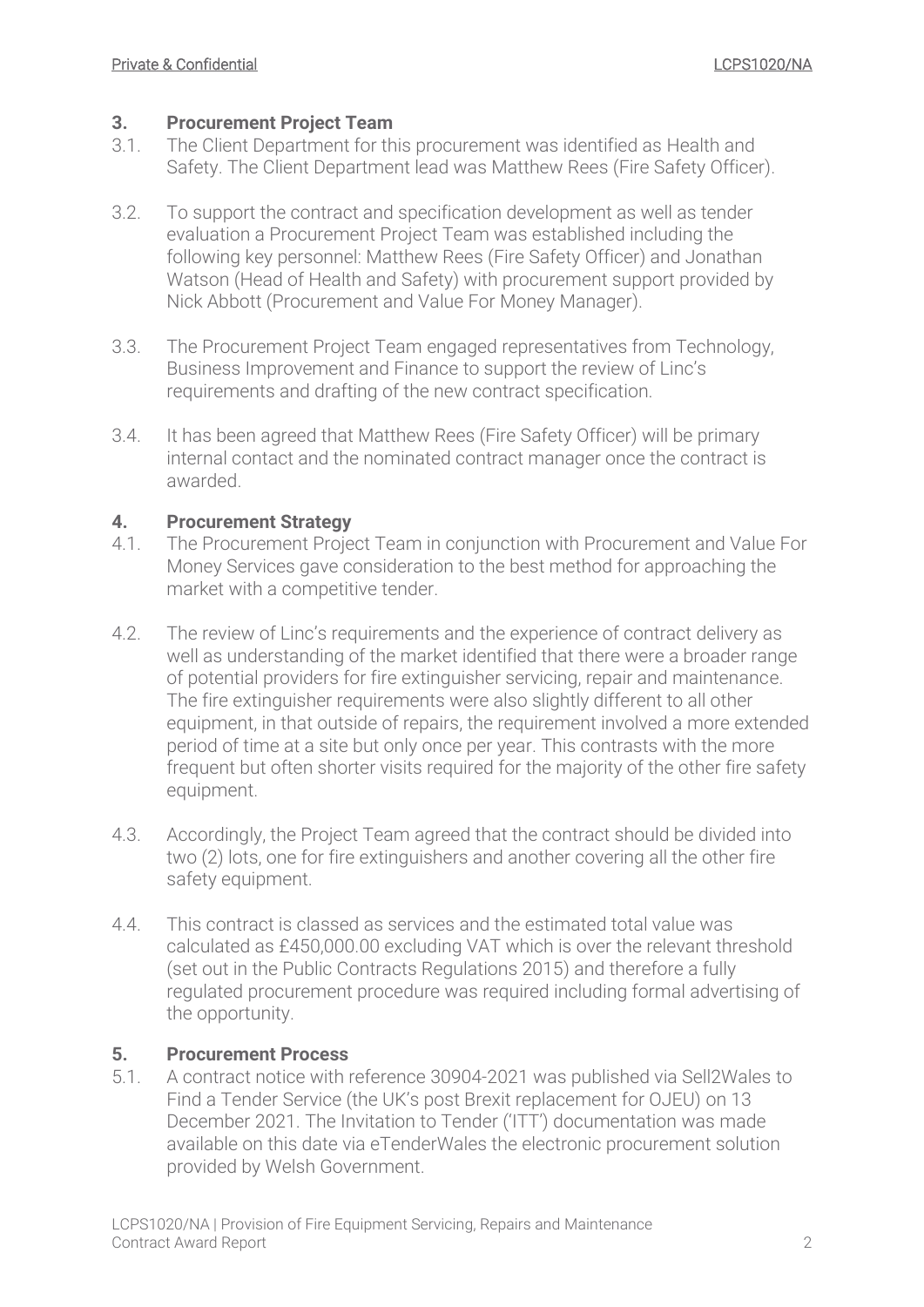5.2. In total twenty-four (24) organisations registered an interest in the contract opportunity via eTenderWales and accessed the Invitation to Tender documentation. These were as detailed in the table below.

| <b>Company Name</b>                                 |                                                     |
|-----------------------------------------------------|-----------------------------------------------------|
| AFT Group (Wales) Ltd                               | AFT Group (Wales) Ltd                               |
| <b>Amalgamated Limited</b>                          | <b>Amalgamated Limited</b>                          |
| <b>Central Security Services (Wales) Ltd</b>        | Central Security Services (Wales) Ltd               |
| <b>Churches Fire Security Ltd</b>                   | <b>Churches Fire Security Ltd</b>                   |
| <b>FAST Fire &amp; Security Technologies</b><br>Ltd | <b>FAST Fire &amp; Security Technologies</b><br>Ltd |
| <b>FireRite Ltd</b>                                 | FireRite Ltd                                        |
| H <sub>3</sub> Group LTD                            | H <sub>3</sub> Group LTD                            |
| <b>IDS Security Systems Ltd</b>                     | <b>IDS Security Systems Ltd</b>                     |
| LS Fire Group Ltd                                   | LS Fire Group Ltd                                   |
| <b>OCON Fire &amp; Security Ltd</b>                 | <b>OCON Fire &amp; Security Ltd</b>                 |
| Protectorcomms Ltd                                  | Protectorcomms Ltd                                  |
| Tremorfa Ltd                                        | Tremorfa Ltd                                        |

5.3. In total the following three (3) organisations submitted a response to the ITT by the submission deadline of 12:00 Hours (noon) on 17 January 2022: AFT Group (Wales) Ltd, Boyd Fire and FireRite Ltd. The table below indicates for which lots each organisation submitted a response.

| <b>Company Name</b>   | Lot 1 | Lot 2 |
|-----------------------|-------|-------|
| AFT Group (Wales) Ltd |       |       |
| Boyd Fire             |       |       |
| FireRite Ltd          |       |       |

- 5.4. Following a detailed check of the responses received all were deemed to be compliant with the requirements of the ITT and scored a 'Pass' in relation to all the pass/fail questions subject to evidence being provided on request in accordance with the self-declaration question approach.
- 5.5. The submissions were then evaluated using the most economically advantageous tender methodology. The evaluation was weighted 60.0% quality and 40.0% price. The 60.0% quality score was sub-divided between two (2) general technical questions relating to both Lot 1 and Lot 2 and then four (4) lot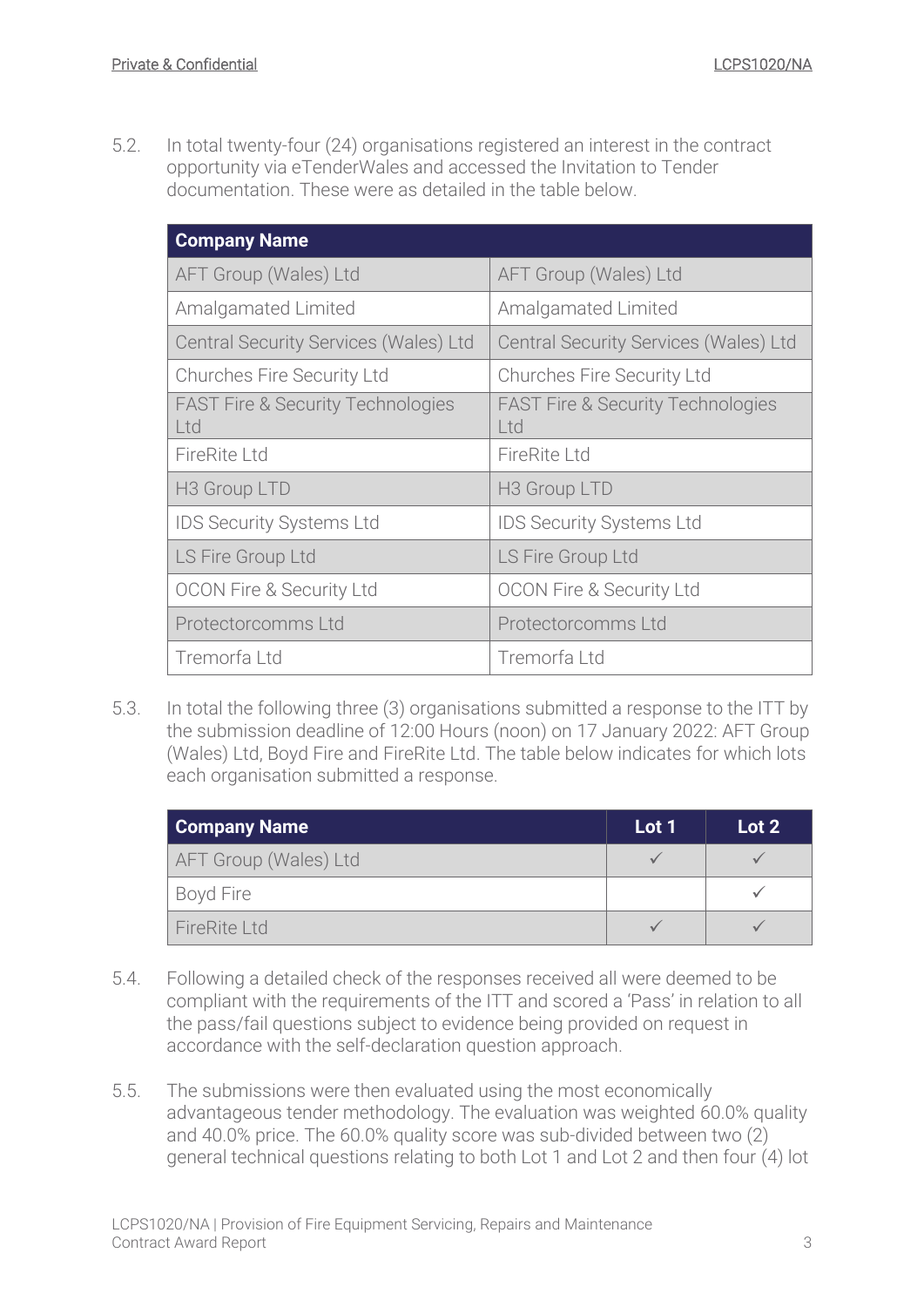specific technical questions in Lot 1 and three (3) lot specific quality questions in Lot 2. [Appendix 1](#page-7-0) sets out in detail the breakdown of the 60.0% quality score.

- 5.6. The quality evaluation of the submitted responses was carried out by a range of key stakeholders from across Linc representing the different services impacted by the new contract. [Appendix 2](#page-8-0) sets out the Linc staff involved in the evaluation of each question.
- 5.7. The price evaluation of the submitted responses was carried out by Matthew Rees (Fire Safety Officer) and Jonathan Watson (Head of Health and Safety) with procurement support provided by Nick Abbott (Procurement and Value For Money Manager).
- 5.8. During the evaluation of the submitted rates, it was identified based on notes included by the Tendering Organisations, that the description for one of the rates within Lot 2 (item  $2.18$  – replacement of any other fire extinguisher) was potentially ambiguous. This meant that it was not possible to conduct a like for like evaluation without further clarification. Accordingly, all Tendering Organisations participating in Lot 2 were requested to resubmit their rate for item 2.18. A satisfactory response was received from all three (3) Tendering Organisations reconfirming their respective tendered rate in line with the clarification.
- 5.9. In addition, a potential error was identified within AFT Group (Wales) Ltd's submitted rate for item 2.14 (Replacement of one 2L Wet Chemical Fire Extinguisher including installation) in Lot 2. The rate included by AFT Group (Wales) Ltd was £0.00. In accordance with paragraph 28.3 of Linc's Procurement and Contracts Policy (CS08-00), a clarification was issued to AFT Group (Wales) Ltd requesting confirmation of their rate. The response received advised that AFT Group (Wales) Ltd could only supply 3L Wet Chemical Fire Extinguishers and larger. They requested their rate of £98.10 ex VAT included in their submission for a 3L model be inserted in place of £0.00 for the 2L model. This was agreed as acceptable, and the tender evaluation adjusted accordingly.
- 5.10. A full breakdown of the quality scores achieved by each organisation is set out in [Appendix 3.](#page-9-0) The total weighted quality and price scores for each organisation are summarised in the tables below.

Lot 1

| <b>Company Name</b>   | Quality Score | <b>Price Score</b> | <b>Total Score</b> |
|-----------------------|---------------|--------------------|--------------------|
| AFT Group (Wales) Ltd | 44.40%        | 40.00%             | 84.40%             |
| FireRite Ltd          | 34.80%        | 35.04%             | 69.84%             |

#### Lot 2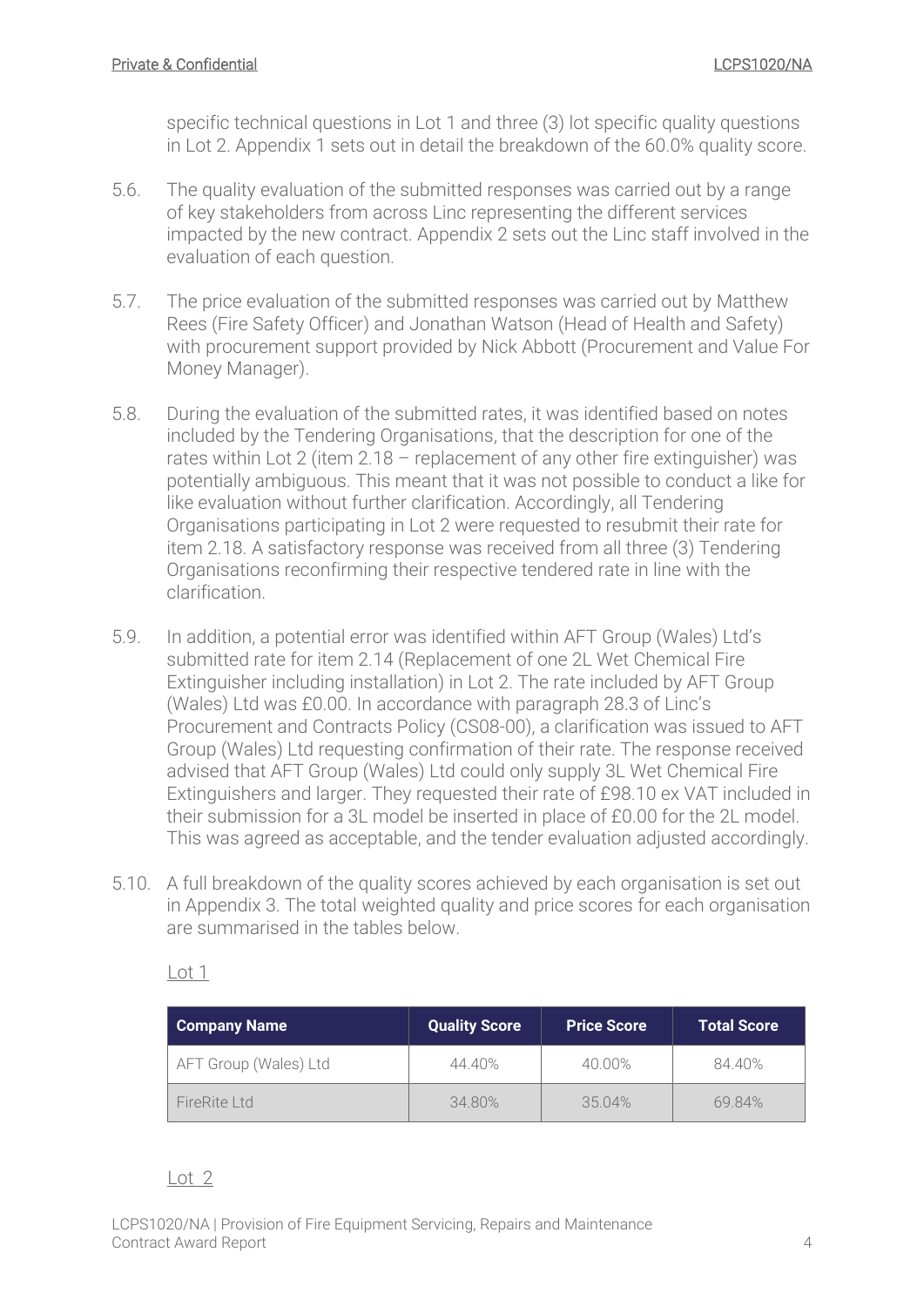| <b>Company Name</b>   | <b>Quality Score</b> | <b>Price Score</b> | <b>Total Score</b> |  |
|-----------------------|----------------------|--------------------|--------------------|--|
| AFT Group (Wales) Ltd | 41.40%               | 40.00%             | 81.40%             |  |
| Boyd Fire             | 24.0%                | 26.5%              | 50.50%             |  |
| FireRite Ltd          | 39.00%               | 35.67%             | 74.67%             |  |

- 5.11. Financial due diligence has been undertaken on AFT Group (Wales) Ltd by Nick Abbott (Procurement and Value For Money Manager) in conjunction with Stephen Wardrobe (Finance Director). The due diligence assessment was based on publicly available accounts and a Dun and Bradstreet Credit Report and did not identify any concerns regarding AFT Group (Wales) Ltd's financial standing.
- 5.12. As set out in the table above AFT Group (Wales) Ltd has achieved the highest total score in both Lot 1 and Lot 2 therefore it is intended that they are awarded the contract.

#### **6. Health & Safety and Insurance**

- 6.1. Relevant documentation regarding AFT Group (Wales) Ltd's Public Liability and Employers' Liability Insurance cover was provided as part of their submissions in this procurement process. The documentation received has been checked by Nick Abbott (Procurement and Value For Money Manager) and confirmed as showing the required levels of cover.
- 6.2. Health and Safety First Phase Vetting was conducted based on the documentation provided by AFT Group (Wales) Ltd during the procurement process. Jonathan Watson (Head of Health and Safety) confirmed AFT Group (Wales) Ltd had passed First Phase Vetting and that all the require accreditation and certification evidence provided AFT Group (Wales) Ltd met with the requirements set out in the ITT.

#### **7. Equalities Implications**

7.1. There are considered to be no equalities implications related to this proposal to appoint AFT Group (Wales) Ltd.

#### **8. Financial Implications**

- <span id="page-4-0"></span>8.1. The commercial model and operation of Lot 1 involves the provision of materials and components at cost in addition to the tendered labour rates. This is due to the wide variation in cost of components meaning a fully all-inclusive commercial model with composite labour and materials rates would not represent value for money.
- 8.2. The anticipated cost of this contract is difficult to accurately estimate as requirements for repairs are demand led. Moreover, materials and components are excluded from the submitted rates as noted above in paragraph [8.1.](#page-4-0) However, based on historic data regarding repairs, for the full contract duration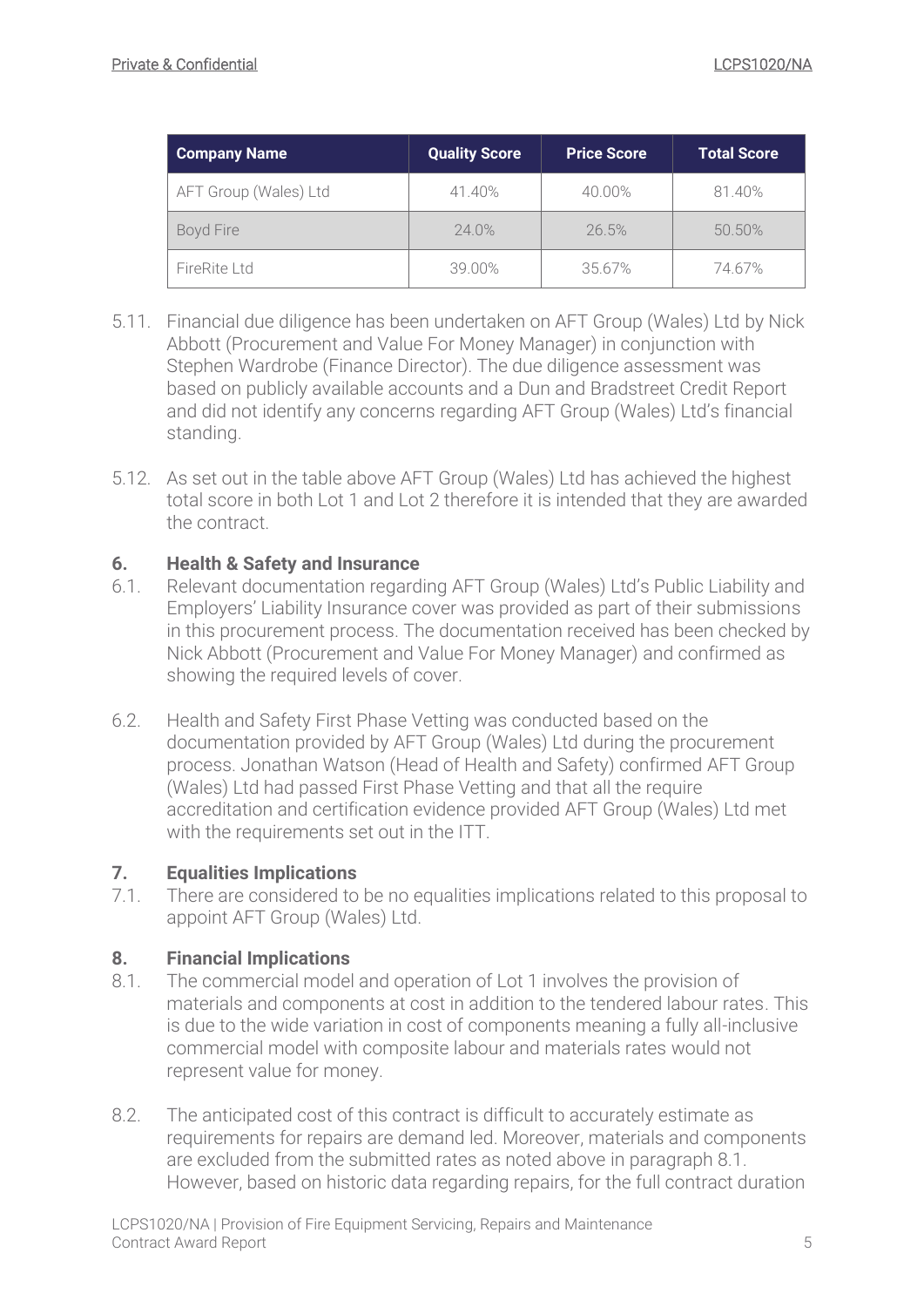of five (5) years the estimated total cost excluding materials and components is £470,699.30 excluding VAT. This represents an additional cost of £20,699.30 against the estimate.

- 8.3. The additional cost against the estimate is considered reasonable and is not unexpected taking into consideration it was prepared based on existing rates which had not been market tested for a significant period. Moreover, recent material and other price rises within the wider supply chain (labour rates, fuel and energy, national insurance contributions) are likely to have had an impact on tendered rates. Overall therefore the tendered rates submitted by AFT Group (Wales) Ltd are considered to represent value for money.
- 8.4. For information, in the majority of circumstances Linc is unable to reclaim VAT. Therefore, the total estimated gross cost of this contract against the budget will be £564,839.16 including VAT.
- 8.5. Jonathan Watson (Head of Health and Safety) has confirmed there is sufficient budget available to cover the full costs of this contract and will work with the Finance team to ensure appropriate adjustments are made to Service Charges when they are next reviewed.

#### **9. Personnel Implications**

9.1. There are considered to be no personnel implications related to the appointment of AFT Group (Wales) Ltd.

#### **10. Community Benefits**

10.1. Community Benefits are included as a mandatory requirement of the contract (refer to Appendix 4) and as part of their submission AFT Group (Wales) Ltd confirmed their commitment to deliver the mandatory requirements. Throughout the lifetime of the contract the Contract Manager will work with key internal stakeholders and AFT Group (Wales) Ltd to maximise the Community Benefit outcomes that are delivered overall.

#### **11. Consultation**

11.1. Consultation has taken place with the staff members detailed and comments have been incorporated into the report.

#### **12. Recommendations**

12.1. It is recommended that Linc enters into a contract with AFT Group (Wales) Ltd for the Provision of Fire Equipment Servicing, Repairs and Maintenance.

| <b>Appendices</b>   | Appendix 1: Quality Score Breakdown By Technical Question Topic.<br>Appendix 2: Technical Question Evaluation Panel.<br>Appendix 3: Technical Question Scores achieved by each organisation.<br>Appendix 4: Community Benefits Requirements |  |  |
|---------------------|---------------------------------------------------------------------------------------------------------------------------------------------------------------------------------------------------------------------------------------------|--|--|
| Author              | Nick Abbott<br>Procurement and Value For Money Manager                                                                                                                                                                                      |  |  |
| <b>Consultation</b> | Louise Attwood<br>Executive Director Property & Commercial                                                                                                                                                                                  |  |  |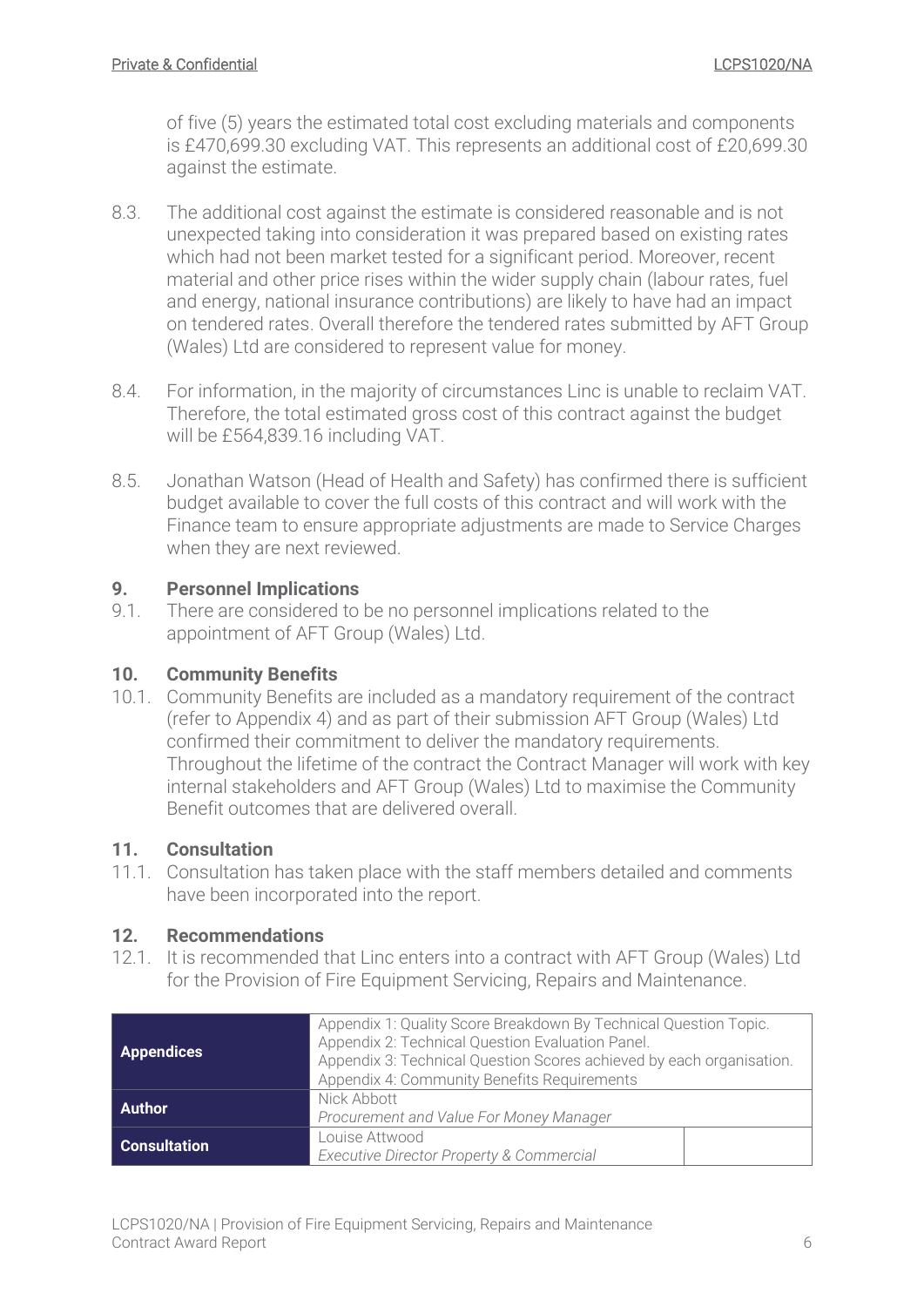|                          | <b>Matthew Rees</b><br><b>Fire Safety Officer</b>                                                                                   |                                             |
|--------------------------|-------------------------------------------------------------------------------------------------------------------------------------|---------------------------------------------|
|                          | Jonathan Watson<br>Head of Health and Safety                                                                                        |                                             |
|                          | Nick Abbott<br>Procurement and Value For Money Manager                                                                              | Report Author                               |
| <b>Approval</b>          | <b>Richard Norton</b><br>Chair of the Board                                                                                         | Confirmed<br><b>Under Separate</b><br>Cover |
|                          | Scott Sanders<br>CEO                                                                                                                |                                             |
| <b>Background Papers</b> | Procurement Project File: LCPS1020/NA<br>Linc's Procurement and Contracts Policy CS08-00<br><b>Public Contract Regulations 2015</b> |                                             |
| <b>Date</b>              | 14 March 2022                                                                                                                       |                                             |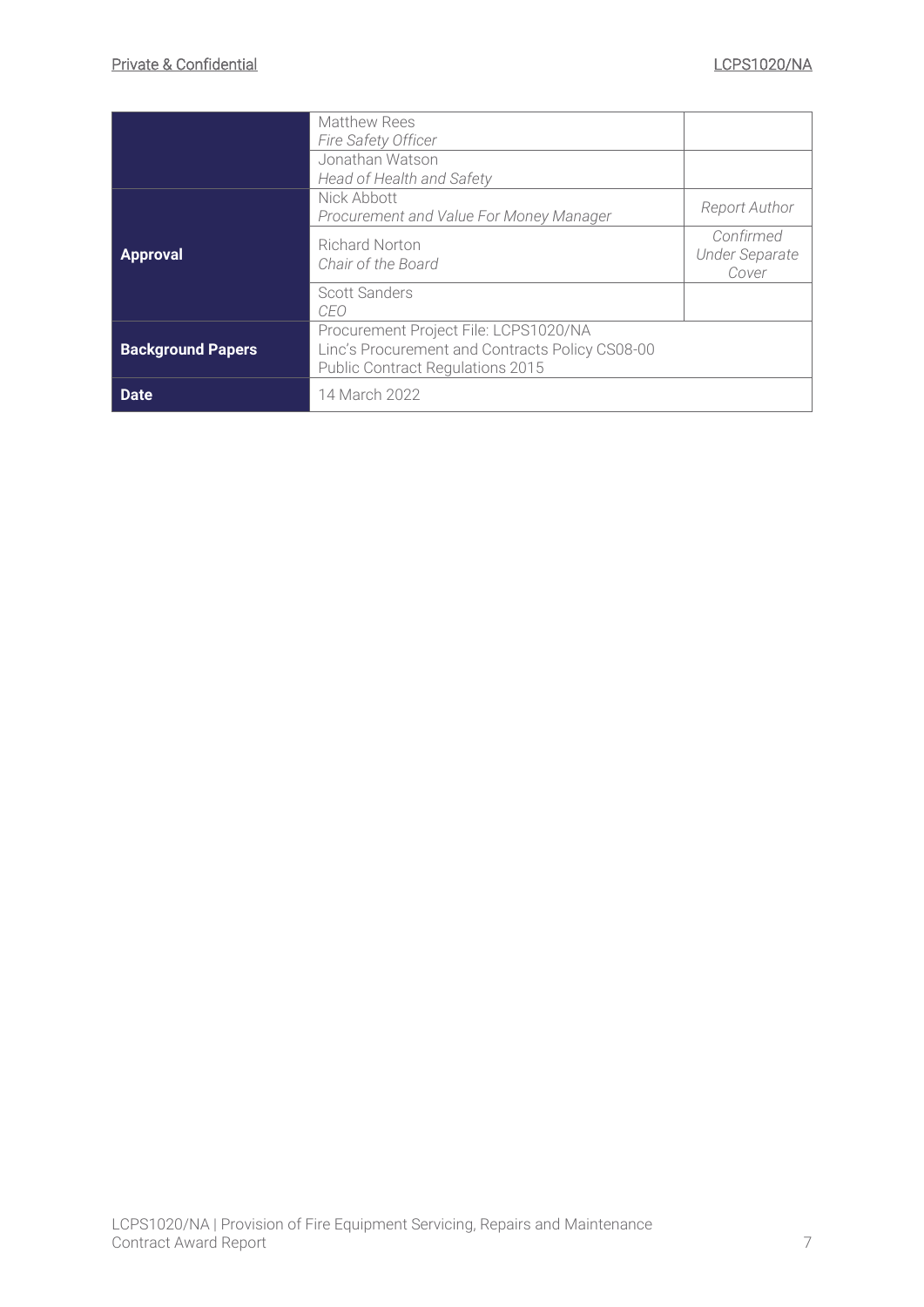<span id="page-7-0"></span>The tables below set out the breakdown of the 60.0% quality score between the scored technical questions.

All Lots

| Question Topic<br>  Weighting      |       |
|------------------------------------|-------|
| Sustainability and Decarbonisation | 150%  |
| Onsite Delivery                    | 15.0% |

Lot 1

| Question Topic                                                     |          |  |
|--------------------------------------------------------------------|----------|--|
| Inbound Customer Contact Centre                                    | $10.0\%$ |  |
| Service Delivery - First Visit Fix                                 | 20.0%    |  |
| Service Delivery - Programme of Cyclical Servicing and Maintenance | 20.0%    |  |
| <b>Experience of Similar Contracts</b>                             | 20.0%    |  |

Lot 2

| Question Topic                                                                          | Weighting |
|-----------------------------------------------------------------------------------------|-----------|
| Service Delivery - First Visit Fix                                                      | 250%      |
| Service Delivery - Programme of Fire Extinguisher Testing, Servicing<br>and Maintenance | 25.0%     |
| <b>Experience of Similar Contracts</b>                                                  | 20.0%     |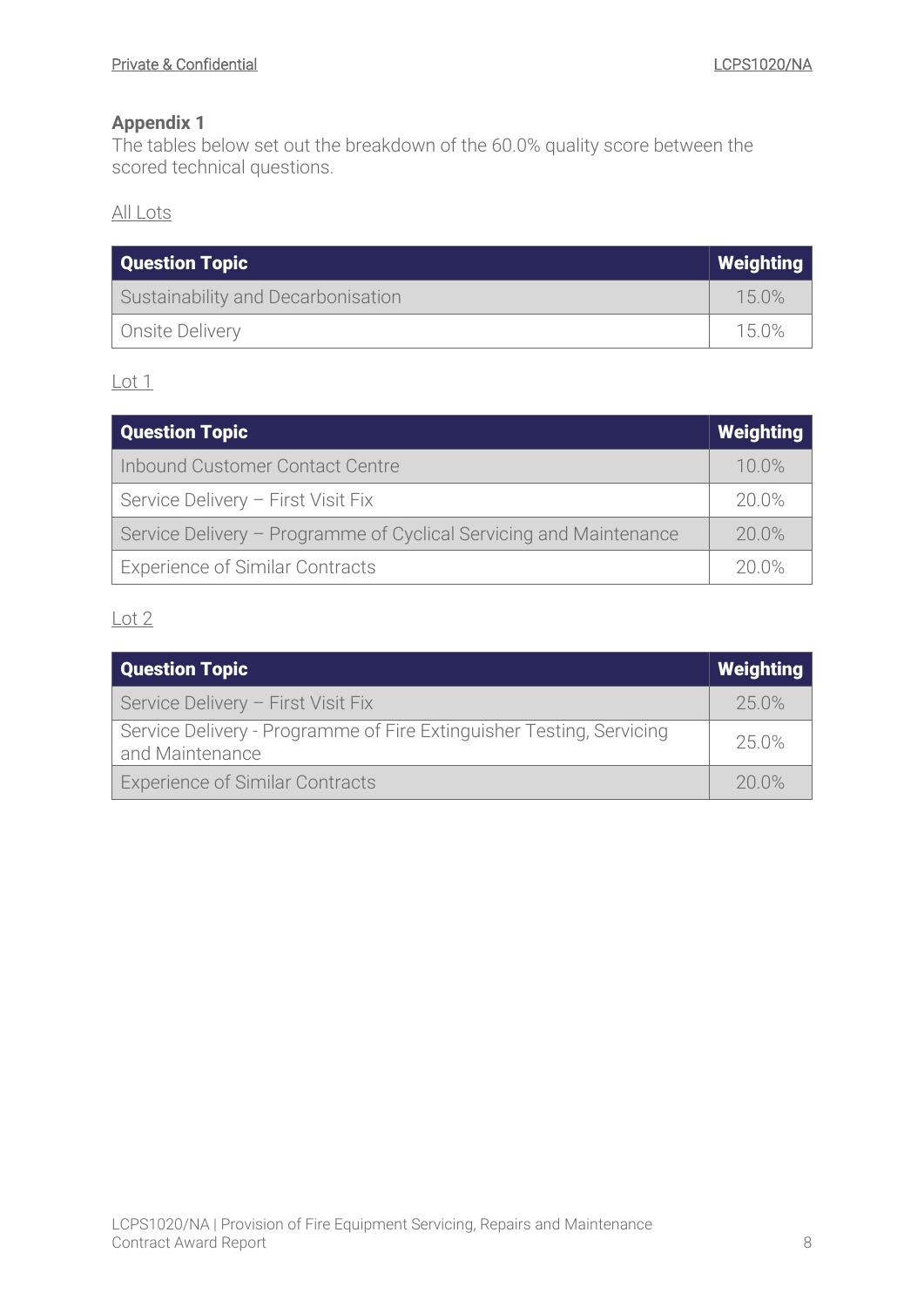The table below details the Linc staff forming the evaluation panel for each of the technical questions.

<span id="page-8-0"></span>

| Name                | <b>Question</b> |              |              |              |              |              |              |              |              |
|---------------------|-----------------|--------------|--------------|--------------|--------------|--------------|--------------|--------------|--------------|
|                     | $\mathbf{A}$    | $\mathbf B$  | 1C           | 1D           | 1E           | 1F           | 2C           | 2D           | 2E           |
| Billington, Rebecca | $\checkmark$    |              |              |              |              |              |              |              |              |
| Corsi, Paul         |                 |              |              | $\checkmark$ | $\checkmark$ | $\checkmark$ | $\checkmark$ | $\checkmark$ |              |
| Stevens, Rachel     |                 |              | $\checkmark$ |              |              |              |              |              |              |
| Rees, Matthew       | $\checkmark$    | $\checkmark$ | $\checkmark$ | $\checkmark$ | $\checkmark$ | $\checkmark$ | $\checkmark$ | $\checkmark$ |              |
| Watson, Jonathan    | $\checkmark$    | $\checkmark$ | $\sqrt{}$    | $\sqrt{}$    | $\checkmark$ | $\sqrt{}$    | $\checkmark$ | $\checkmark$ | $\checkmark$ |
| Chinnick, David     |                 | ✓            |              |              |              |              |              |              |              |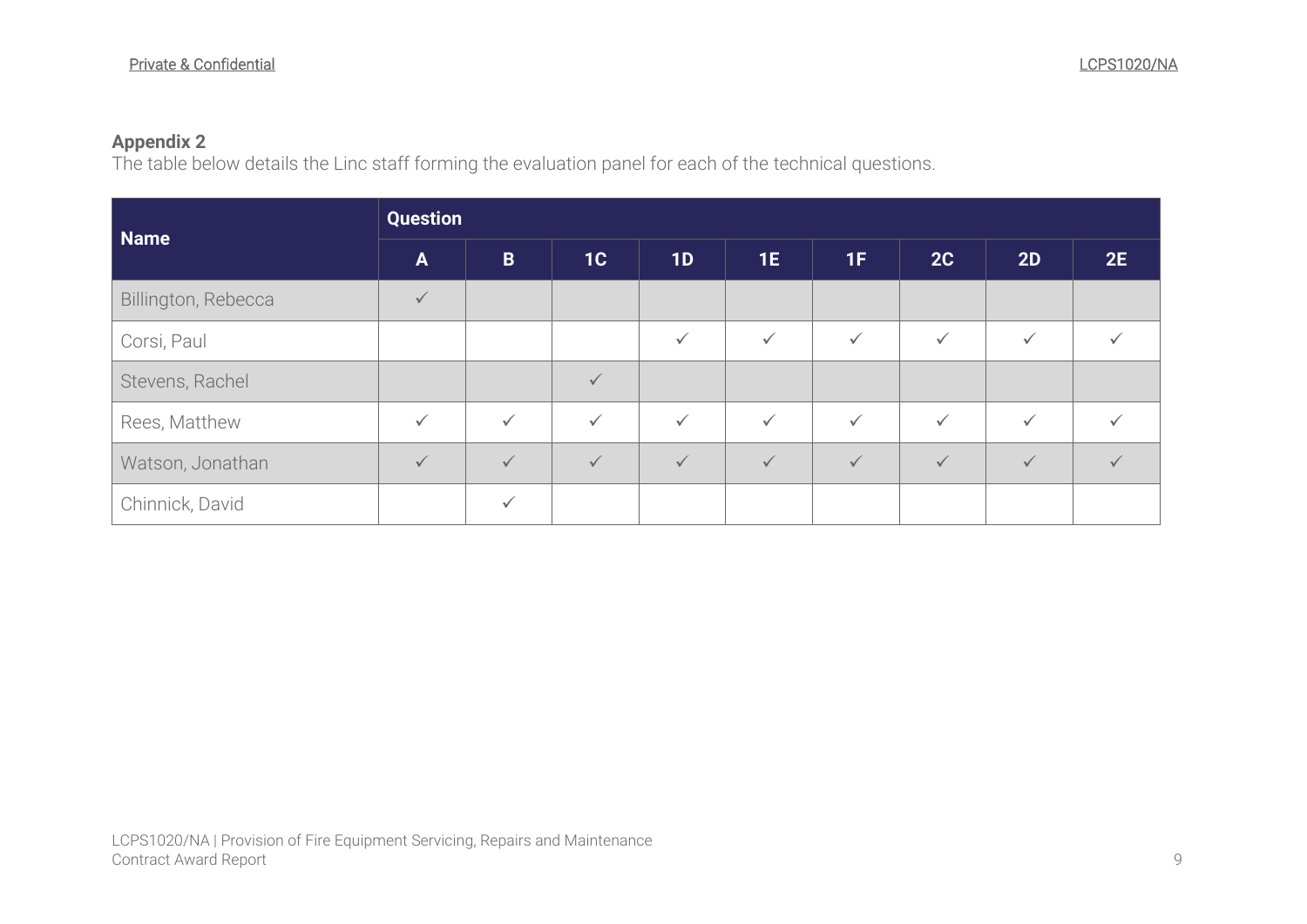The tables below set out the technical question scores achieved by each Tendering Organisation.

### Lot 1

|                       | Question Scores $(0 - 5)$ |   |                |    |    |    |  |
|-----------------------|---------------------------|---|----------------|----|----|----|--|
| <b>Company Name</b>   | A                         | B | 1 <sub>C</sub> | 1D | 1E | 1F |  |
| AFT Group (Wales) Ltd |                           |   |                | h, |    |    |  |
| FireRite Ltd          |                           |   |                |    |    |    |  |

#### Lot 2

<span id="page-9-0"></span>

| <b>Company Name</b>   | Question Scores $(0 - 5)$ |   |    |    |    |
|-----------------------|---------------------------|---|----|----|----|
|                       | A                         | B | 2C | 2D | 2E |
| AFT Group (Wales) Ltd | 3                         | 3 |    |    |    |
| Boyd Fire             |                           |   |    |    |    |
| <b>FireRite Ltd</b>   |                           |   |    |    |    |